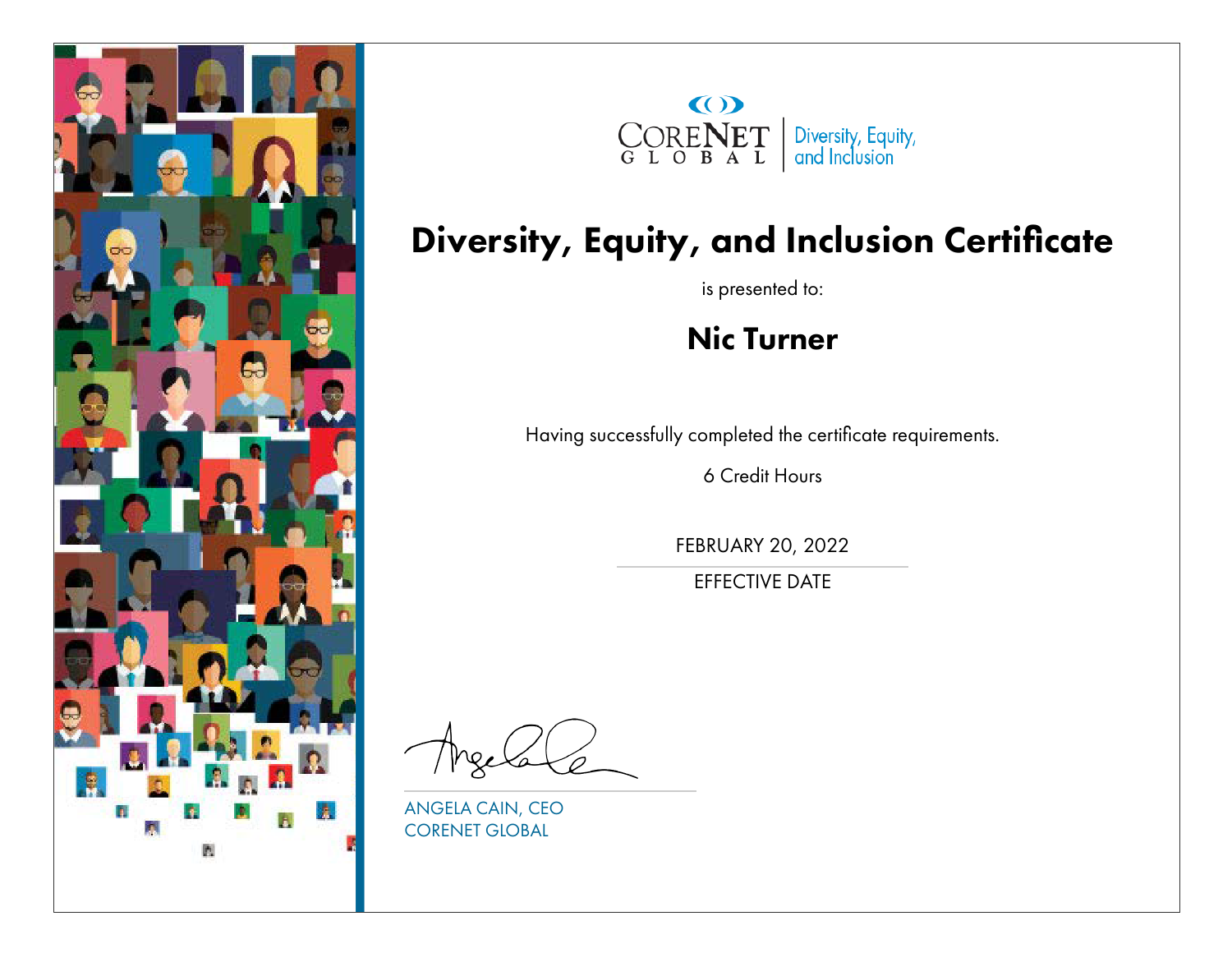|                                | <b>Course/Title:</b> Prioritizing Humanity: Examining Racism Today (Recording)              |                       |
|--------------------------------|---------------------------------------------------------------------------------------------|-----------------------|
| <b>Date Earned: 02/17/2022</b> | <b>Credit Amount: 1.00</b>                                                                  | Credit Type: h<br>hou |
|                                |                                                                                             |                       |
|                                | Course/Title: Having Difficult Conversations (Recording)                                    |                       |
| Date Earned: 02/16/2022        | Credit Amount: 1.00                                                                         | Credit Type: CPD      |
|                                |                                                                                             |                       |
| l(Recording)                   | Course/Title: Inclusion for All: How to Build LGBTQ Inclusive Workplaces and Wry it Matters |                       |
| Date Earned: 02/18/2022        | Credit Amount: 1.00                                                                         | Credit Type: hours    |
|                                |                                                                                             |                       |
|                                | Oourse/Tride: Diversity and Inclusion in the Workplace (Recording)                          |                       |
| Date Earned: 02/15/2022        | <b>Credit Amount: 1.00</b>                                                                  | Credit Type:<br>Pours |
|                                |                                                                                             |                       |
|                                | Course/Title: DE&I: The Role of CRE, Design & Organizational Planing (Recording)            |                       |
| Date Earned: 02/19/2022        | <b>Credit Amount: 1.00</b>                                                                  | Credit Type: hours    |
|                                |                                                                                             |                       |
|                                | Course/Title: Chief Diversity Officers: A Candid Conversation (Recording)                   |                       |

**Date Earned:** 

Date Earned: 02/20/2022

02/20/2022

**Credit Amount:** 1.00

Credit Amount: 1.00

**Credit Type:** hours

Credit Type: hours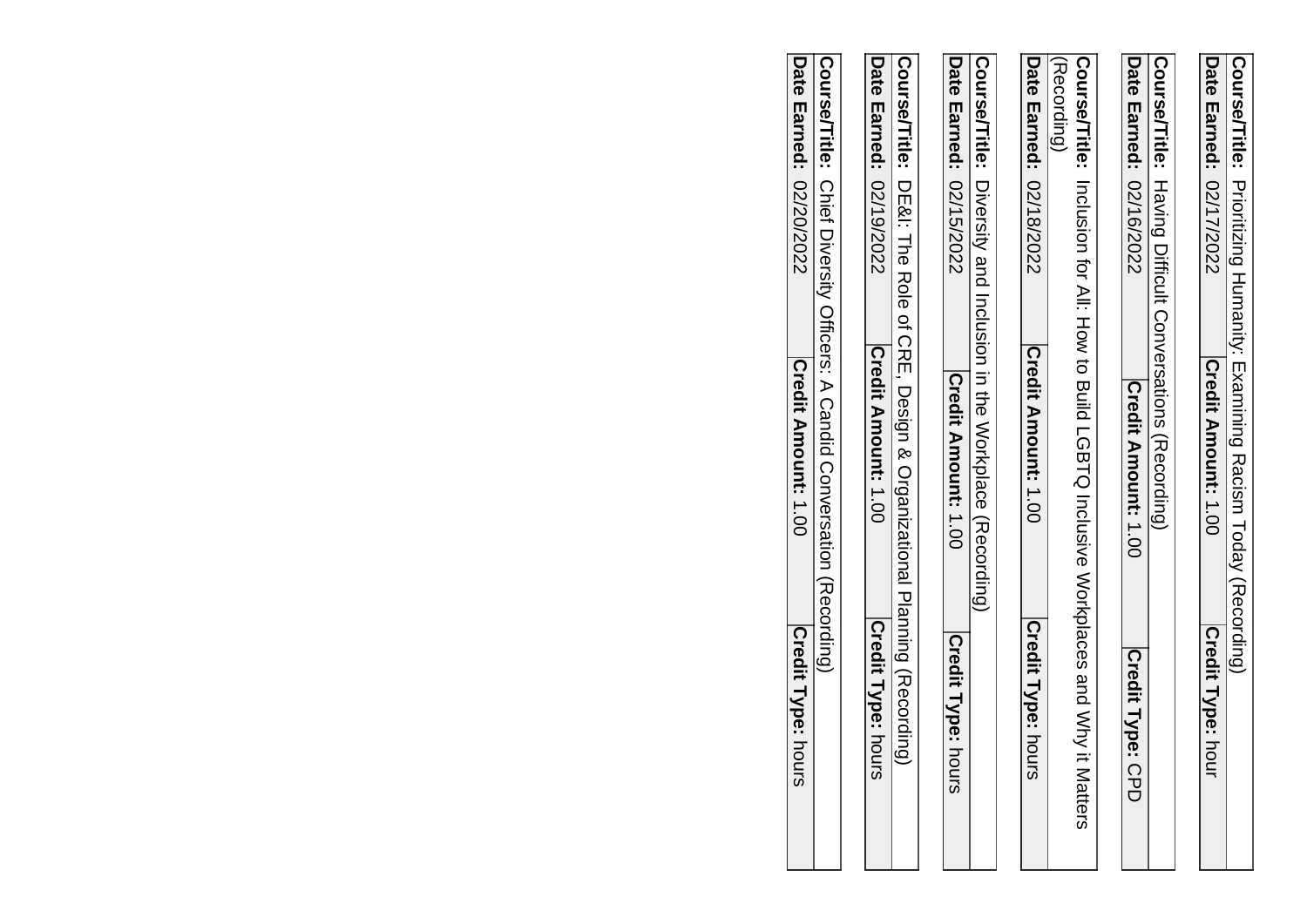

This certificate is presented to

### Nic Turner

for successful completion of

**Diversity and Inclusion in the Workplace**

**February 15, 2022 1.00** Credit Hour

Angela Cain  $CFO$ CoreNet Global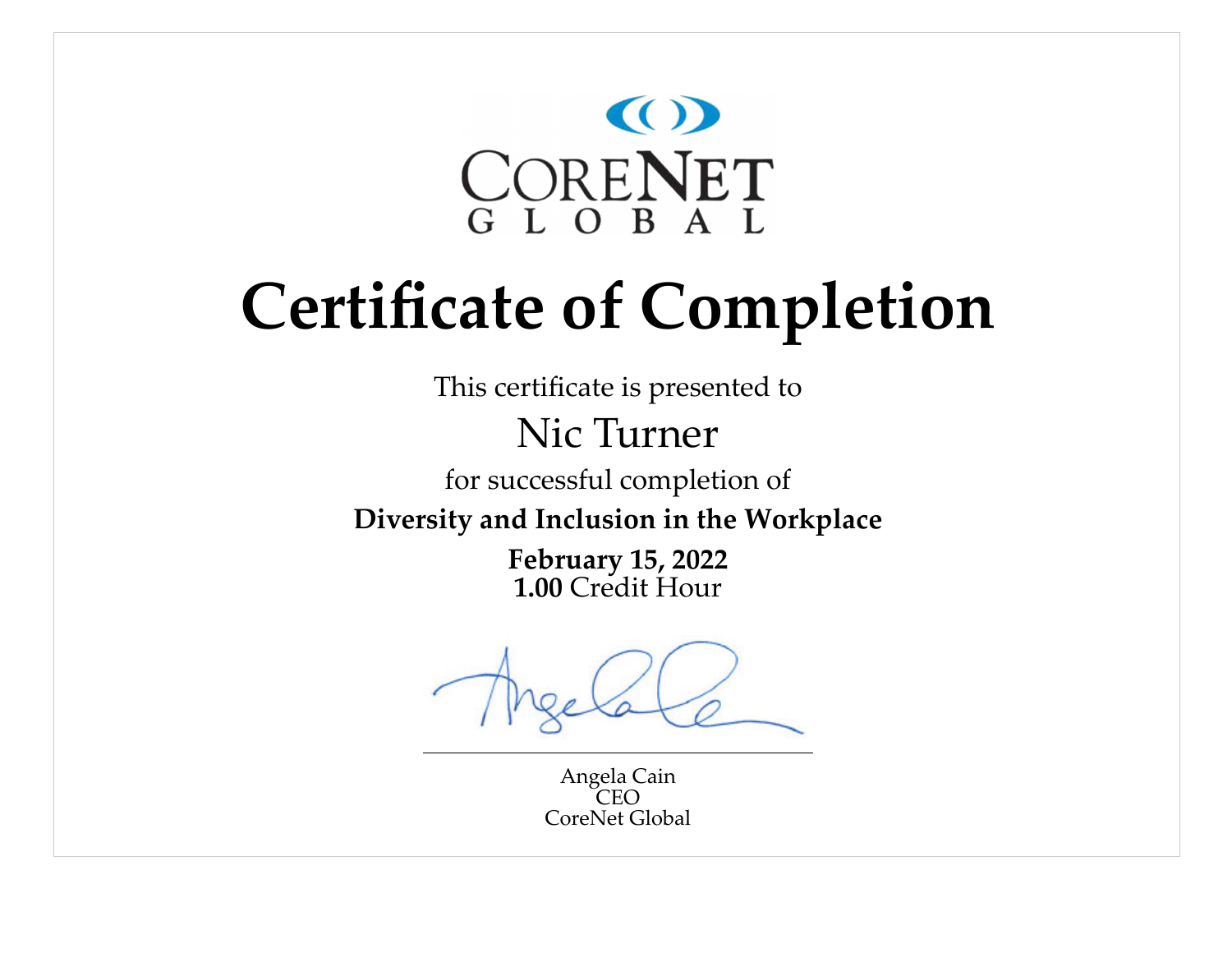

This certificate is presented to

Nic Turner

for successful completion of

**Having Difficult Conversations**

**February 16, 2022 1.00** Credit Hour

Angela Cain  $CFO$ CoreNet Global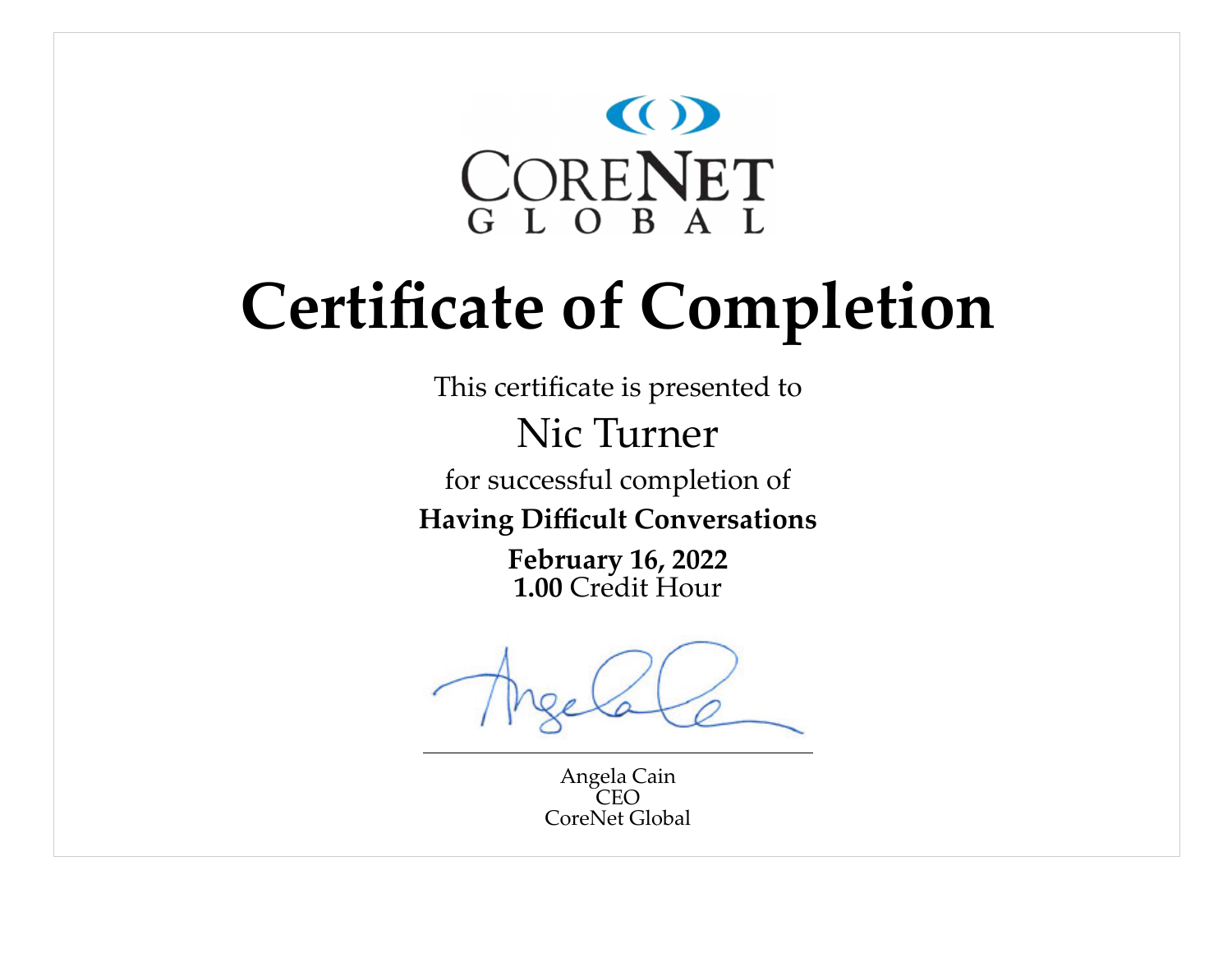

This certificate is presented to

### Nic Turner

for successful completion of

**Prioritizing Humanity: Examining Racism Today**

**February 17, 2022 1.00** Credit Hour

Angela Cain  $CFO$ CoreNet Global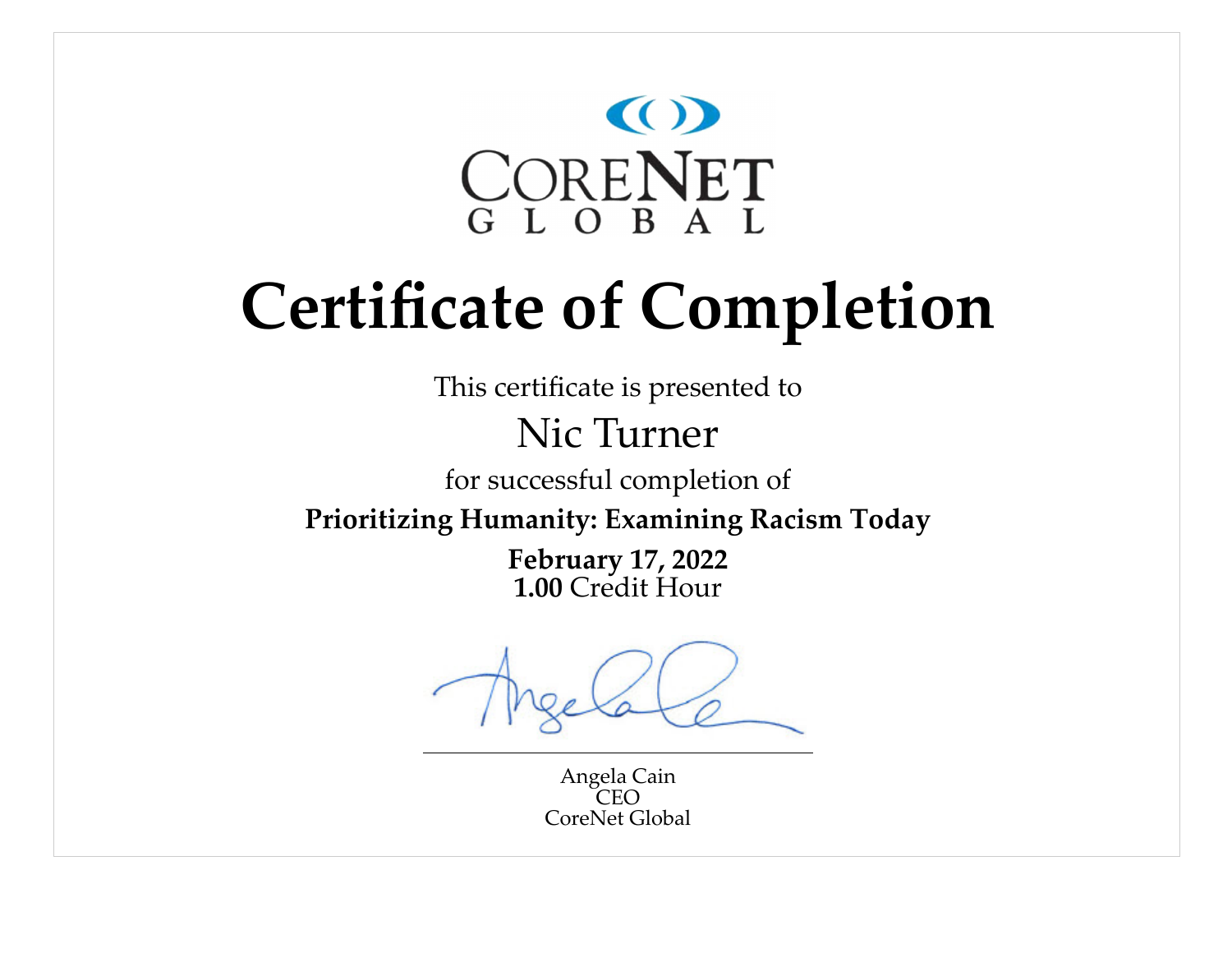

This certificate is presented to

#### Nic Turner

for successful completion of

**Inclusion for All: How to Build LGBTQ Inclusive Workplaces and Why it Matters**

> **February 18, 2022 1.00** Credit Hour

Angela Cain  $C_{\rm LO}$ CoreNet Global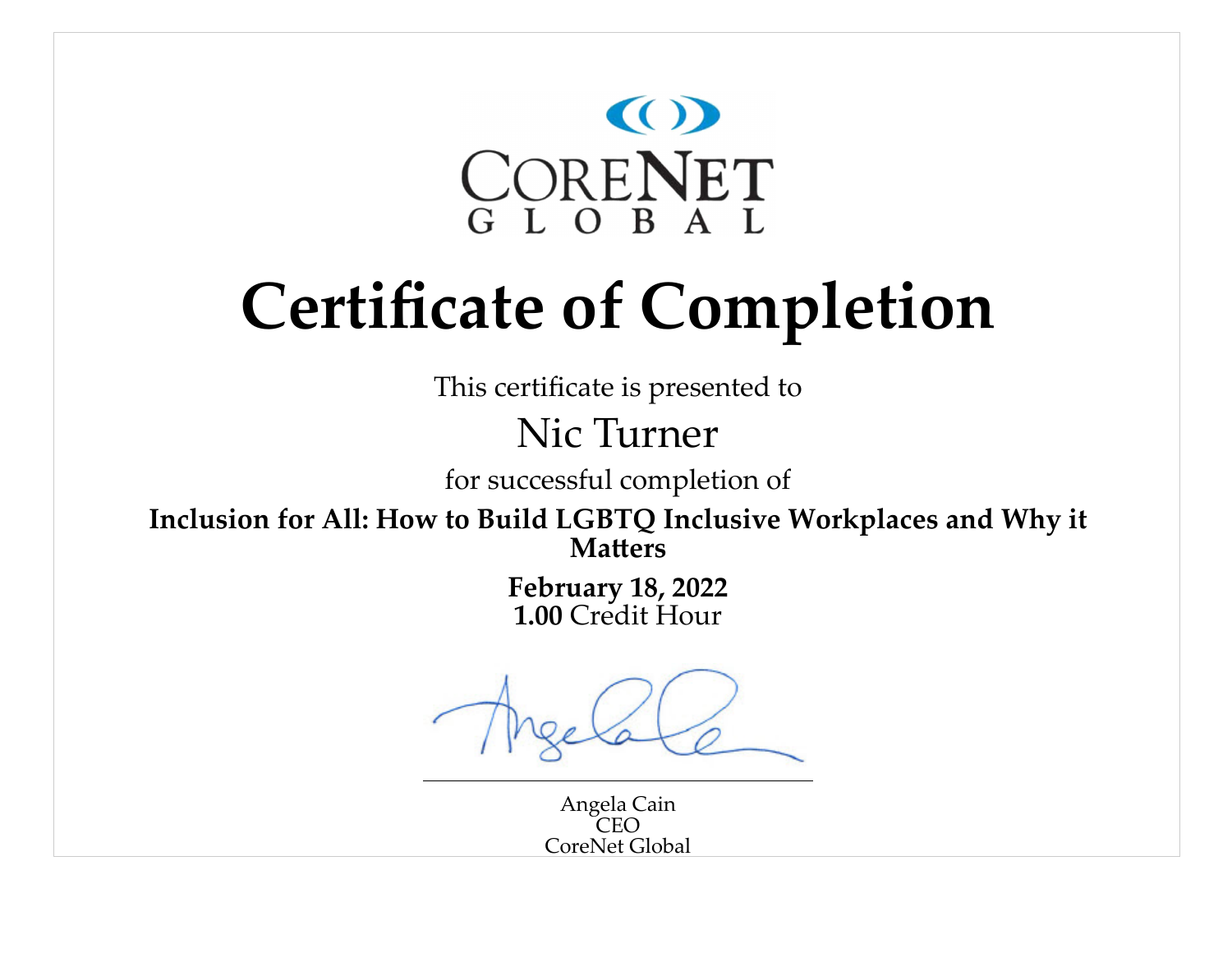

This certificate is presented to

### Nic Turner

for successful completion of

**DE&I: The Role of CRE, Design & Organizational Planning**

**February 19, 2022 1.00** Credit Hour

Angela Cain **CEO** CoreNet Global